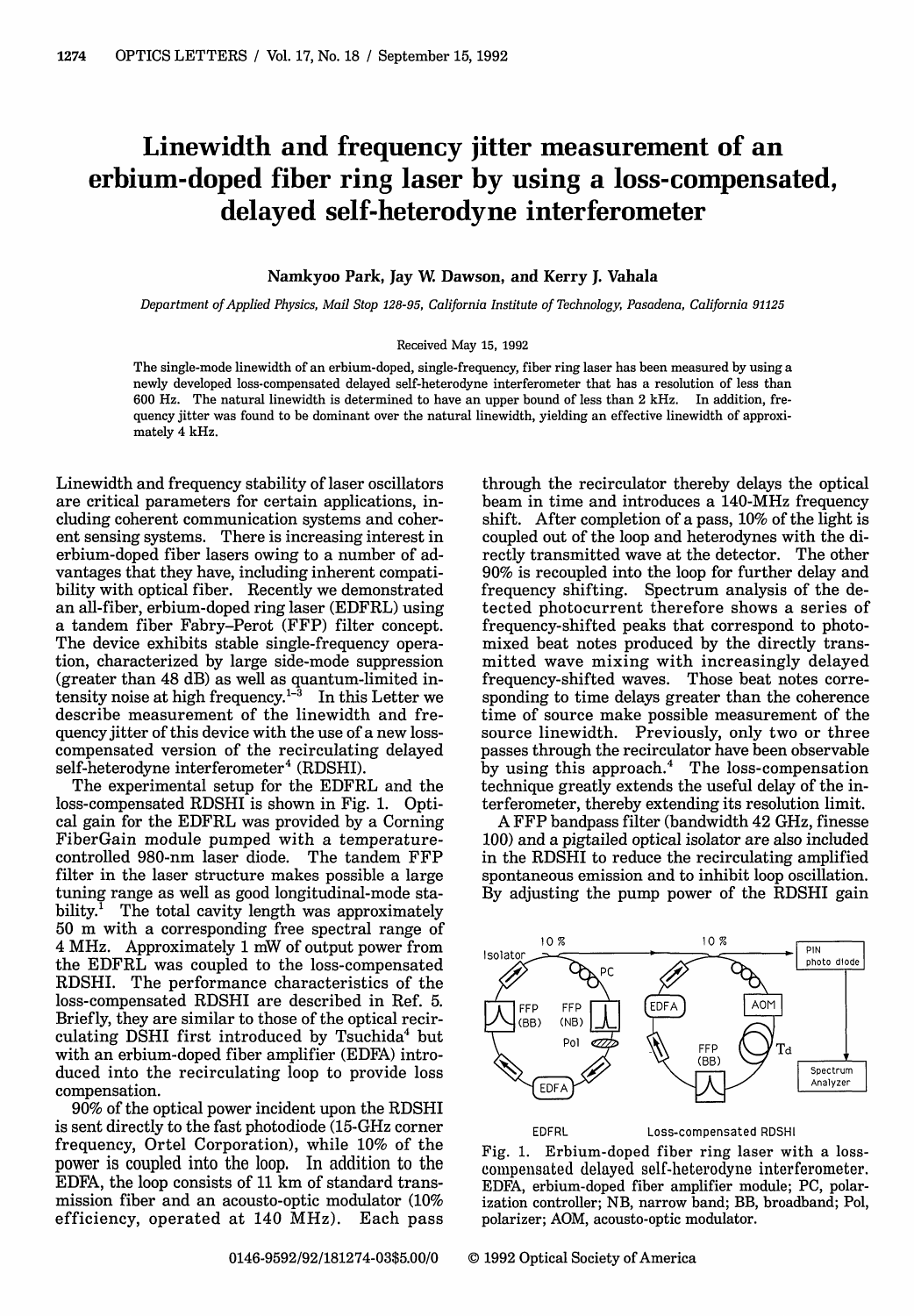

(a)



Fig. 2. (a) Detected beat-note spectrum between the undelayed laser beam and the delayed beam showing over 70 beat notes (full span 15 GHz, detector bandwidth 15 GHz). (b) Typical spectrum of the delayed selfheterodyne interferometer at 10th order.

module and matching the bandpass filter wavelength of the RDSHI to the ring laser wavelength, it was possible to detect the recirculated beam delayed as many as 70 round trips through the loop [Fig. 2(a)] without any unintentional recirculator oscillation.5 Since the measured spectral broadening that is due to the EDFA was smaller than the RDSHI resolution for as many as 30 round trips for an 11-km spool, $56$  the loss-compensated RDSHI has an effective delay line of 330 km (for 30 orders) and a resulting resolution of 600 Hz.

We measured the linewidth of the EDFRL between the wavelengths of 1531 and 1538 nm using the 10th order of the loss-compensated RDSHI (corresponding resolution of 1.2 kHz). The beat spectrum [Fig. 2(b)] was taken in the averaging mode of the spectrum analyzer (Tektronics Model 2782) over several seconds with the resolution bandwidth setting at 1 kHz. The FWHM was calculated from the 3- and 6-dB points of these spectra assuming a Lorentzian line shape. An upper bound on the natural linewidth was 2 kHz as given by the intersection of interferometer resolution and data plots in Fig. 4 below. There was no noticeable dependence on the laser wavelength (Fig. 3), laser power, RDSHI loss compensation, or codopant of the erbium fiber used in the EDFRL. This suggests that an extrinsic noise source is dominant over the observed linewidth of this laser. (The Schawlow-Townes linewidth, for example, has an inverse dependence on the laser power and has a theoretical subhertz value for the EDFRL at these power levels.) We attribute this to frequency jitter of the detected beat



Fig. 3. Measured linewidth of the EDFRL between wavelengths of 1531 and 1538 nm. Circles, aluminumcodoped erbium fiber in the EDFRL; squares, germanium-codoped erbium fiber in the EDFRL.



Fig. 4. Measured FWHM of the beat-note spectrum plotted versus the delay line length (lower axis) and the delay time (upper axis). The solid line is the spectrum analyzer resolution bandwidth setting, the circles denote the resolution of the RDSHI, and the squares denote the measured linewidth of the EDFRL. DSHI, delayed selfheterodyne interferometer.